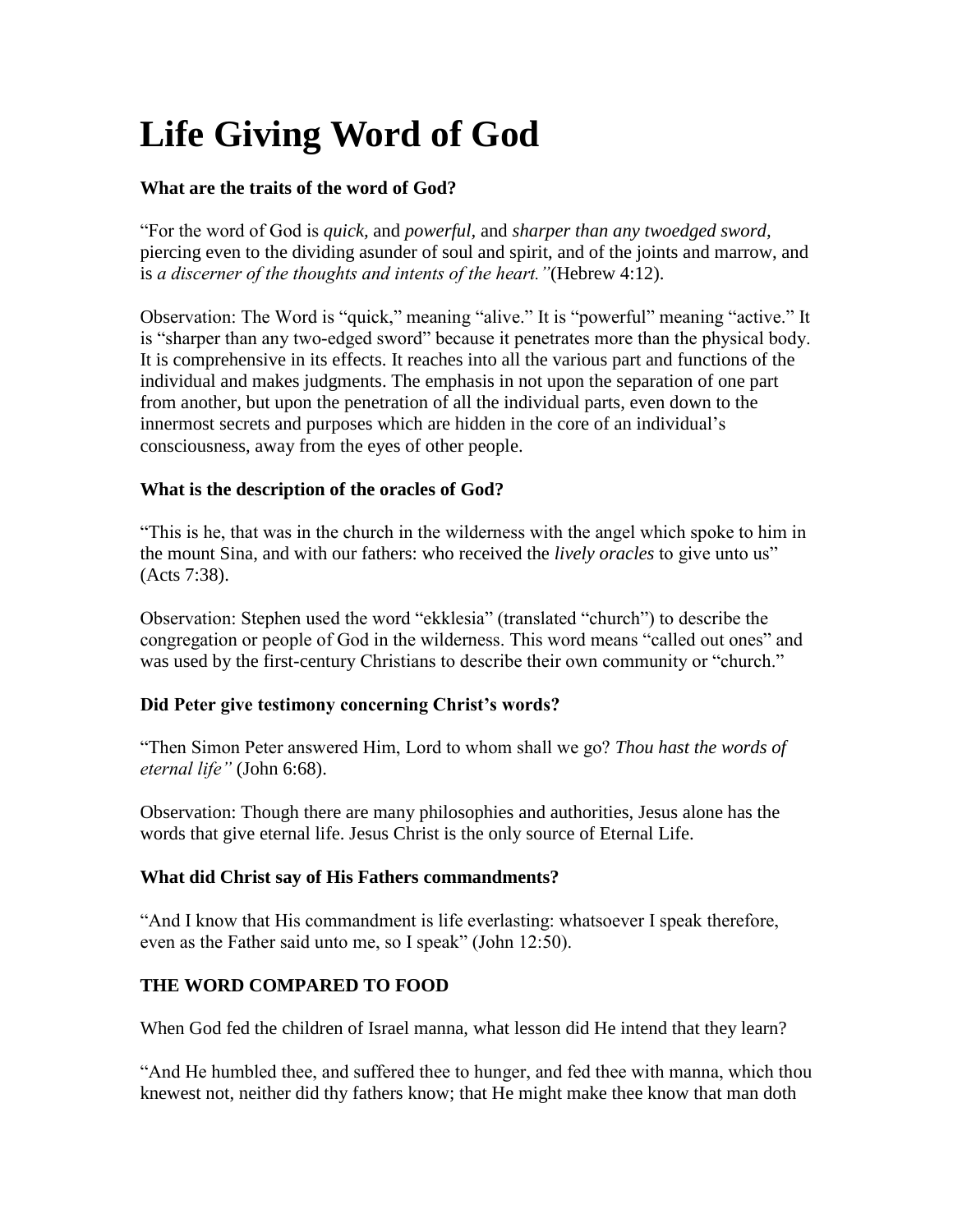not live by bread only, but by every word that proceedeth out of the mouth of the Lord doth man live" (Deuteronomy 8:3).

Observation: Jesus quoted this verse when the devil tempted Him to turn stones into bread (Matthew 4:4). Many people believe that if they can earn enough money to dress, eat, and play in high style, they will be happy. Actually, such things do not satisfy our deepest longings. In the end they leave us empty and dissatisfied. The long-term rewards of obeying God are greater than anything the world has to give us.

## **What did Jeremiah say about feeding upon the true manna?**

"Thy words were found, and I did eat them; and Thy word was unto me the joy and rejoicing of mine heart: for I am called by Thy name, O Lord God of hosts" (Jeremiah 15:16).

## **Was the Word of God considered food by Jesus?**

"Jesus saith unto them, *My meat is to do the will of Him that sent Me, and to finish His work*" (John 4:34).

Observation: Spiritual nourishment comes from doing God's will and helping to bring His work of salvation to completion. We are nourished by what we take in by way of Bible study and prayer and also by what we give out for God.

## **JESUS AS THE LIVING WORD?**

## **What name is given to Jesus by revelation in the Bible?**

"In the beginning was, *the Word,* and the *Word* was with God, and the *Word* was God" (John 1:1). "And He was clothed with a vesture dipped in blood: and His name is called *The Word of God"* (Revelation 19:13).

Observation: In Hebrew Scripture, the Word was an agent of creation. "For by the *Word* of the Lord were the heavens made; and all the host of them by the breath of His mouth" (Psalms 33:6).

In Greek philosophy *the Word* was the divine essence that held all things together, God's ideal pattern for creation. John's description shows clearly that he is speaking of Jesus. "And the *Word* was made flesh, and dwelt among us, (and we beheld His glory, the glory as of the only begotten of the Father), full of grace and truth" (John 1:14).

It is difficult to understand how blood could whiten any clothe, but the blood of Jesus Christ is the world's greatest purifier because it removes the stain of sin. White symbolizes sinless perfection or holiness that can be given to people only by the death of the sinless Lamb of God.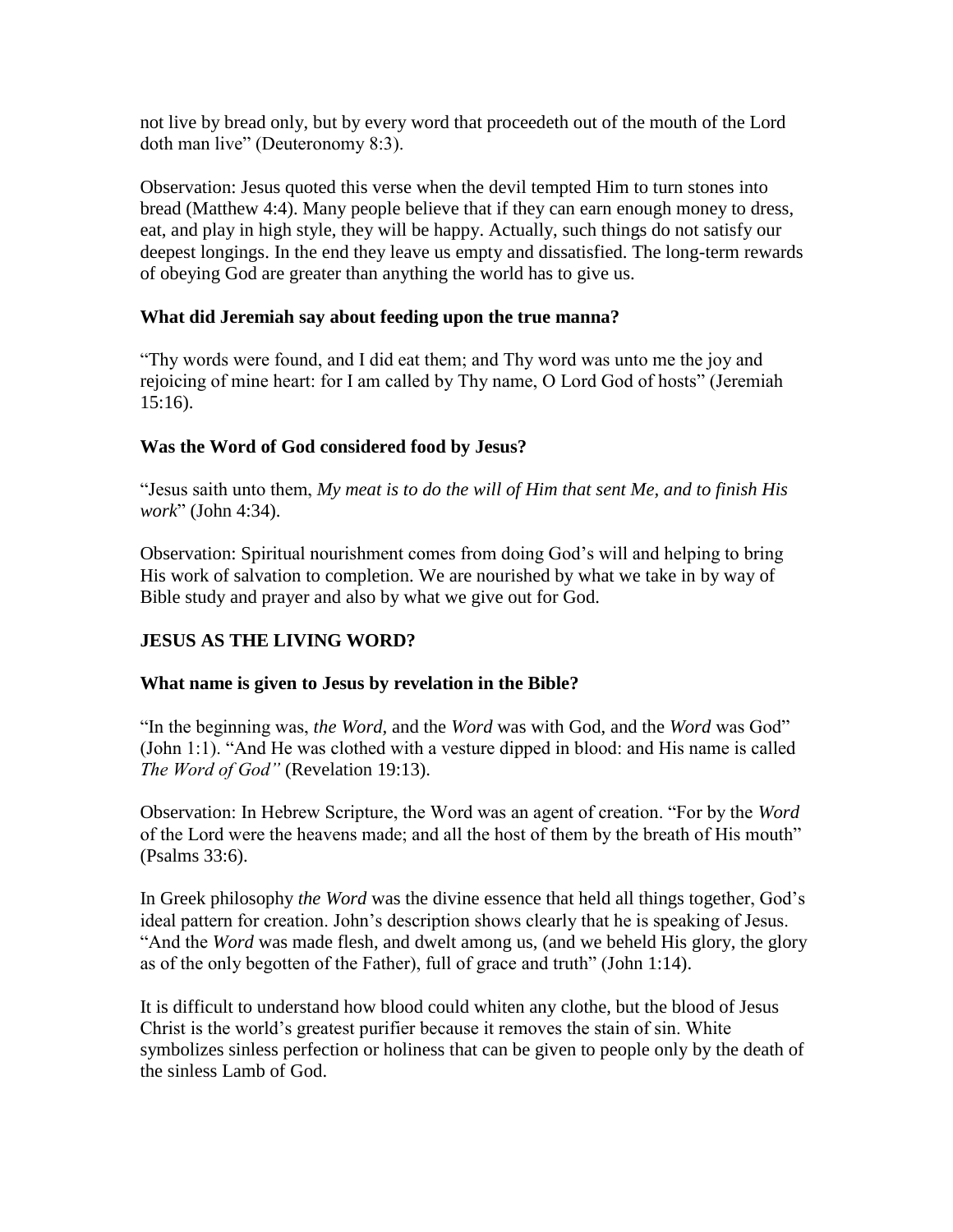#### **What was in the Word?**

"And in Him was *life;* and the *life* was the light of men" (John 1:4).

# **JESUS AS THE LIVING BREAD**

#### **What did Jesus say of Himself?**

"And Jesus said unto them, *I am the bread of life:* he that cometh to Me shall never hunger; and he that believeth on Me shall never thirst" (John 6:35).

Observation: We eat bread to satisfy our hunger and sustain physical life. We can only satisfy spiritual hunger and sustain spiritual life by a close relationship with Jesus Christ who is the Bread of Life! We must walk closely with Christ and eat of the spiritual bread that only He can provide.

#### **What did Jesus suggest men should do with Him?**

"As the living Father hath sent Me, and I live by the Father: *so he that eateth Me, even he shall live by Me.* This is that bread which came down from heaven: not as your fathers did eat manna, and are dead: *he that eateth of this bread shall live for ever*" (John 6:57, 58).

#### **What else did Jesus really mean by our eating His flesh?**

"It is the spirit that quickeneth; the flesh profiteth nothing: the words that I speak unto you, they are *spirit,* and they are *life*" (John 6:63).

Observation: We can clearly understand now that to eat the flesh of the Son of God is to live by His words.

## **THE TABLE OF THE LORD**

#### **What special privilege do we have?**

"And have *tasted the good word of* God, and the powers of the world to come" (Hebrews 6:5).

#### **Is there a glorious invitation extended to us?**

"O *taste* and see that the Lord is good: blessed is the man that trusteth in Him" (Psalms 34:8).

"Give us this day our daily bread" (Matthew 6:11).